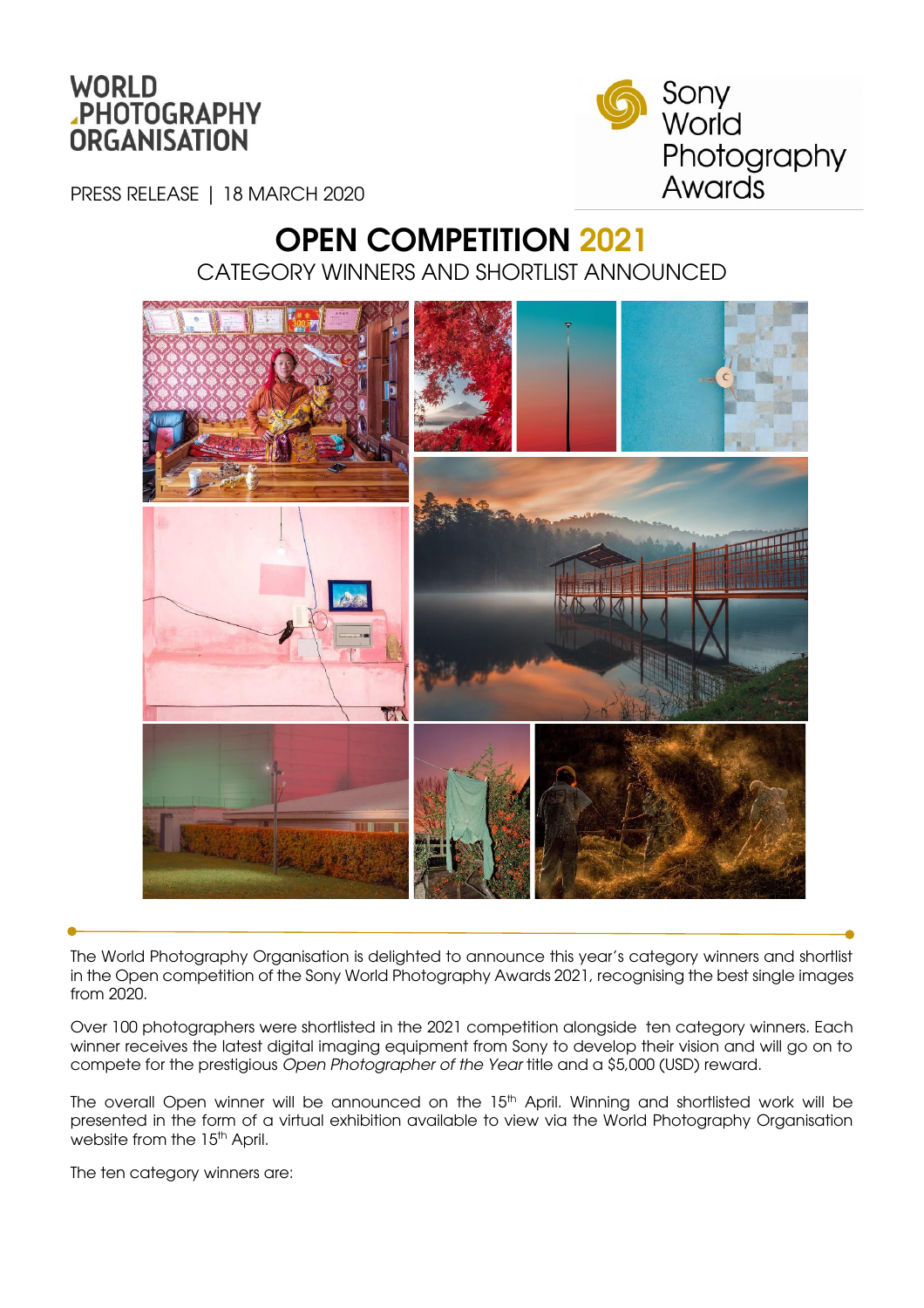### **ARCHITECTURE**

Klaus Lenzen (Germany) for *The Blue Window*, depicting a ramp of stairs at the Hyatt hotel in Düsseldorf ascending towards a window from which a view of clear blue skies is reflected. Seemingly floating in space, the stairs and window are framed in dark shadows that highlight the design while also adding an element of surrealism.

### **CREATIVE**

Tamary Kudita (Zimbabwe) for *African Victorian,* a portrait of a young black woman dressed in Victorian dress and holding traditional Shona cooking utensils. The image probes at stereotypical contextualising of the black female body and offers an alternative visual language through which a multifaceted African identity is presented.

### **LANDSCAPE**

Juan López Ruiz (Spain) for *Electric Storm on Lavender*, a dramatic photograph capturing the moment lighting strikes a flowering field of lavender with a solitary tree at its centre, set against a dusky evening sky. Taken in the province of Guadalajara, Spain

### LIFESTYLE

Mariano Belmar Torrecilla (Spain) for *Dias de playa*, a softly focused picture of two women enjoying a morning walk on the beach in Alicante, Spain.

### MOTION

Marijo Maduna (Croatia) for *Girl Power*, a black & white photograph recording the moment when a woman dives off a cliff on the island of Lokrum near Dubrovnik, Croatia, while her friends stand-by and watch.

### NATURAL WORLD & WILDLIFE

Cristo Pihlamäe (Estonia) for *Little Kiss*, an amusing picture of a hare looking out into the field with its tongue sticking out.

### **OBJECT**

Kata Zih (Hungary) for *Memento*, depicting a tailor's mannequin in an empty room. For Zih, the stillness of the scene evokes a feeling of solitude and stirs up memories of lockdown.

### **PORTRAITURE**

Lyudmila Sabanina (Russian Federation) for *Son*, featuring a young child sitting on a table while gazing into space, lost in contemplation. The photograph shows another side to childhood, one of calmness and reflection.

### STREET PHOTOGRAPHY

F. Dilek Uyar (Turkey) for *Disinfection*, a cinematic image documenting an employee of the Health Affairs unit of Ankara Municipality in protective gear walking along the train platform while spraying it with disinfectant.

### TRAVEL

Khanh Phan (Vietnam) for *Drying Fish*, a photograph of a lone woman surrounded by hundreds of trays of drying fish in the Long Hai fish market in Ba Ria - Vung Tau, Vietnam. Taken from above the pattern, of the fish in trays resembles a large piece of fabric with the woman seemingly weaving it all together.

This year's Open competition was judged by Gastón Deleau, Director, FOLA, Buenos Aires, Argentina.

The overall winners of the Open, Professional, Student and Youth competition of the Sony World Photography Awards 2021 will be announced on the 15 April 2021 via the World Photography Organisation's digital and video platforms. For more information about winners and shortlists please visit [www.worldlphoto.org](http://www.worldlphoto.org/)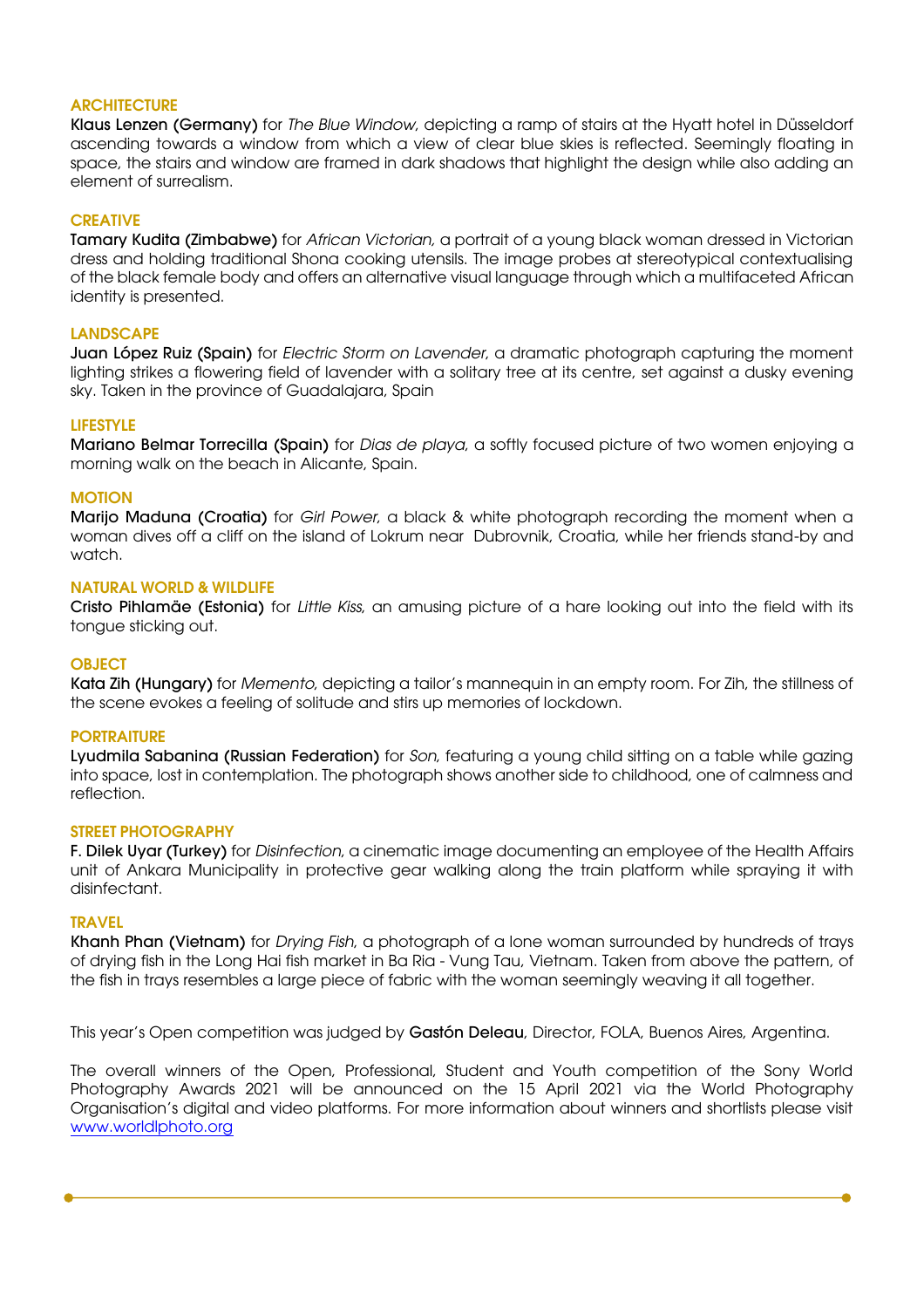# OPEN COMPETITION 2021 CATEGORY WINNERS AND SHORTLIST

### ARCHITECTURE:

Category Winner: Klaus Lenzen, Germany

#### Shortlist:

Farshid Ahmadpour,, Islamic Republic of Iran Abdulla Al-Mushaifri, Oman Steffen Ebert, Germany Simone Hutsch, Germany Vytenis Jankūnas, United States Klaus Lenzen, Germany Kunkun Liu, China Mainland Aleksandr Lefler, Russian Federation Jordan McChesney, Canada Vitaly Medvedev, Russian Federation Da Miane, Georgia Jose Pessoa Neto, Portugal Holger Ostwald, Germany Ashwani Sarda, India

### LIFESTYLE:

Category Winner:

Mariano Belmar, Spain

#### **Shortlist:**

Antonino Barone, Italy Isabela Teresa Basilio Neri, Brazil Gemma Brunton, United Kingdom Holger Bücker, Germany Stefano Butturini, Italy Aimee Glucina, New Zealand Michail Karagiannis, Greece Hamed Rahmati, Islamic Republic of Iran Alexey Tsiler, Russian Federation Brad Walls, Australia

### PORTRAITURE:

#### Category Winner:

Lyudmila Sabanina, Russian Federation

#### Shortlist:

Frederic Aranda, United Kingdom Shirsendu Banerjee, India Paul Benns, United Kingdom Bella von Einsiedel, Germany Reinis Fjodorovs, Latvia Sabbir Hossen, Bangladesh Zeng Jinwen, China Mainland Heun Jung Kim, South Korea Justin Keene, United Kingdom King Mtambisi,, Zimbabwe Rhianna Payne, United Kingdom Jose Pessoa Neto, Portugal Elif Öztürk, Turkey Mireia Vilaplana, Spain

### CREATIVE:

#### Category Winner: Tamary Kudita, Zimbabwe

#### Shortlist:

Edita Bízová, Czech Republic Tatenda Chidora, Zimbabwe Maximilien Diaz, France Vyacheslav Ivanov, Russian Federation Ali Jamshidi,, Islamic Republic of Iran Joosep Kivimäe, Estonia Angiolo Manetti, Italy Jarod Mauws, Belgium Alireza Movahedi, Islamic Republic of Iran Hoije Nuuter, Estonia Nara O'Neil, Australia Jing Shen, China Mainland Georgе Shpuntov, Russian Federation Kylli Sparre, Estonia

### MOTION:

Category Winner Marijo Maduna, Croatia

#### Shortlist:

Sandi Bertoncelj, Slovenia Hersley-Ven Casero, The Philippines Serkan Çolak, Turkey Tadiwanashe Murowe, Zimbabwe Mary Nhoileen Maypa, The Philippines Ruud Peters, The Netherlands Daniel Portch, United Kingdom Zdeněk Vošický, Czech Republic Brad Walls, Australia Xianshe Ye, China Mainland

# OBJECT:

### Category Winner:

Kata Zih, Hungary

#### Shortlist:

Steve Chandler, United Kingdom Christian Holz, Argentina Uwe Langmann, Germany Klaus Lenzen, Germany Agata Mroczek, Poland Paolo Paccagnella, Italy Stefan Pankow, United Kingdom Ann Petruckevitch, United Kingdom Manuel Schmidt, Germany Masumi Shiohara, Japan

# TRAVEL:

#### Category Winner:

Khanh Phan, Vietnam

#### Shortlist:

Marios Forsos, Greece Alexis Guevara, Mexico Graeme Haunholter, Canada Martina Lo Casto, Italy Rune Mattsson, Norway Hiroki Nose, Japan Yukihito Ono, Japan Franz Sußbauer, Germany F.Dilek Uyar, Turkey Min Min Zaw, Myanmar

### LANDSCAPE:

Category Winner: Juan López Ruiz, Spain

#### Shortlist:

Luca Donegani, Italy Kevin Frank, Switzerland Jinjing Lyu, China Mainland Joaquin Marco, Spain Andrea Ortiz Diaz, Colombia Mehdi Parsaeian Islamic Republic of Iran Lorenzo Poli, Italy Scott Portelli, Australia James Rushforth, United Kingdom Hans Kristian Strand, Norway Markus Wiedmann, Germany

Parker Yost, United States

# NATURAL WORLD & WILDLIFE:

#### Category Winner: Cristo Pihlamäe, Estonia

#### Shortlist:

Hin Man Au, Hong Kong Amish Chhagan, Zambia Yuta Doto, Japan Arturo de Frias, Spain Tatyana Nemova, Russian Federation Alex Pansier, The Netherlands Alexandre Pietra, Switzerland Mati Puum, Estonia Inger Rønnenfelt, Denmark Koki Shinoda, Japan Andrew Suryono, Indonesia Iakovos Thoedoros, Greece

# STREET PHOTOGRAPHY:

### Category Winner:

F.Dilek Uyar, Turkey

#### Shortlist:

Dina Alfasi, Israel Dimpy Bhalotia, India David Keith Brown, United States Gary Cummins, Ireland Ramunas Danisevicius, Lithuania Basu Deb, India Tommaso Galli, Italy Vytenis Jankūnas, United States Ares Jonekson, Indonesia Bartlomiej Jurecki, Poland Tomasz Kowalski, Poland Francesco Lopazio, Italy Zhang Weijian, China Mainland Soemyint Winn, Myanmar